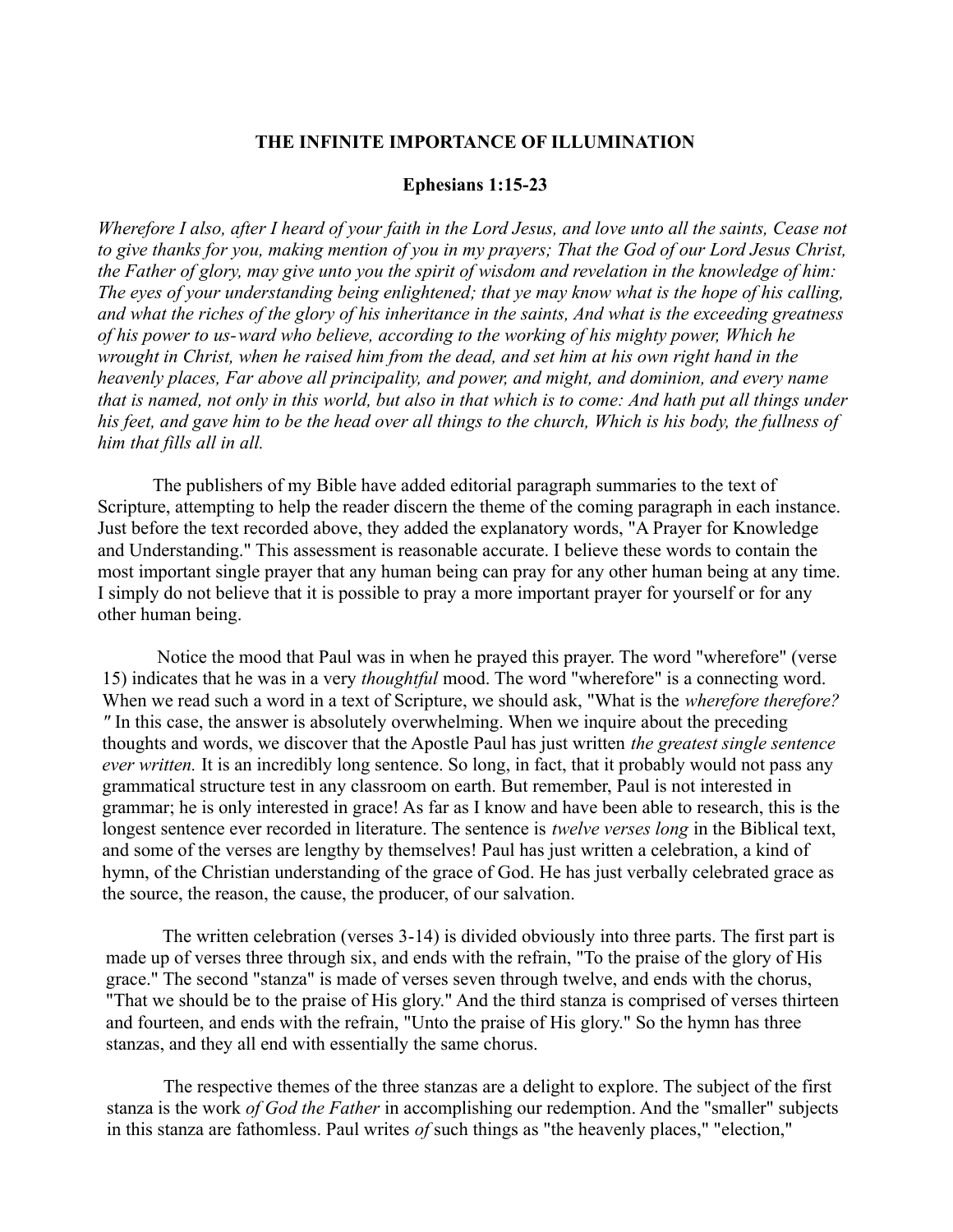holiness, justification, the love of God, "predestination," "adoption," and the will and pleasure of God. No wonder his mind is soaring when he comes to our text. But he goes higher yet before he records the prayer of our text.

The subject of the second stanza is the work of *Jesus the Son of God* in securing our salvation. Such terms as "redemption," "his blood," "the forgiveness *of* sins," "the riches *of* His grace," His abounding wisdom and prudence, and the inheritance we have in Christ, comprise the themes of this second stanza. Paul's soul seems to soar right out of prose into spiritual poetry! He ascends the ladder *of* the stars as his spirit explodes in celebration, yet he is solid and deliberate in his verbal expression of these great treasures.

Stanza three presents the work of *the Holy Spirit of God* in securing our redemption. After Paul has given the order of the "saving steps," he writes about the Holy Spirit as a "seal" and an "earnest" in applying and protecting our salvation. He says, "you heard the word *of* truth, the Gospel of your salvation," and "you believed and trusted in Him," and then you were "sealed with the Holy Spirit *of* promise," and given "the earnest *of* our inheritance until the redemption *of* the purchased possession." And remember, the truths *of* these three packed stanzas form one single sentence. I say again: It is the greatest single sentence ever written! Paul ponders these great things, and then writes them down. No wonder he is in a thoughtful mood, and no wonder it leads him to pray this prayer for spiritual understanding. It is possible even to hear and read about such truths as this -and be absolutely sterile of understanding. But Paul is mystical and meditative in heart and thoughtful in mind as he ponders and presents these great truths.

Then, Paul is in a *thrilled* mood, also. He says to the Ephesians Christians, "I heard *of* your faith in the Lord Jesus, and love unto all the saints." What a testimony! What a tribute to the Ephesian Christians! There is no pastor on earth who would not be absolutely ecstatic with joy and celebration *if* he could see these two things proliferating among his people - "faith in the Lord Jesus, and love unto all the saints." Note several things. Note the word, "Lord," in referring to Jesus. The Ephesian Christians did not fragment Jesus into parts which could be dealt with separately. They had received a whole Christ to match their whole need. They did not think *of* dealing with Jesus as Savior at one time, and as Lord at another. They had "faith in the Lord Jesus."

And note the order of the two features of Christian experience which are mentioned. "Faith in the Lord Jesus" preceded "love unto all the saints." These two features have a cause and effect relationship in the Christian life. They are mutually inclusive and mutually exclusive in the Christian life. If one is present, they both will be. If one is absent, they both will be. Only the person who *is rightly related to the Lord by faith will* be *rightly related to others in love.* Faith in the Lord Jesus always leads to love unto all the saints. The presence of one indicates the presence of the other. Faith is the vertical relationship of the Christian life, and love is the horizontal relationship of it. So Paul is thrilled as he celebrates with the Ephesians the abundance of these things in their lives.

And Paul is in a *thankful* mood, also. He writes, "I cease not to give thanks for you, making mention of you in my prayers." The Greek word translated, "I give thanks" ("eucharisteo") is used twenty-three times by Paul, and only 14 times in the rest of the New Testament. *What a statistic!* Here is one of the gigantic secrets of Paul's incredible Christian life and influence. While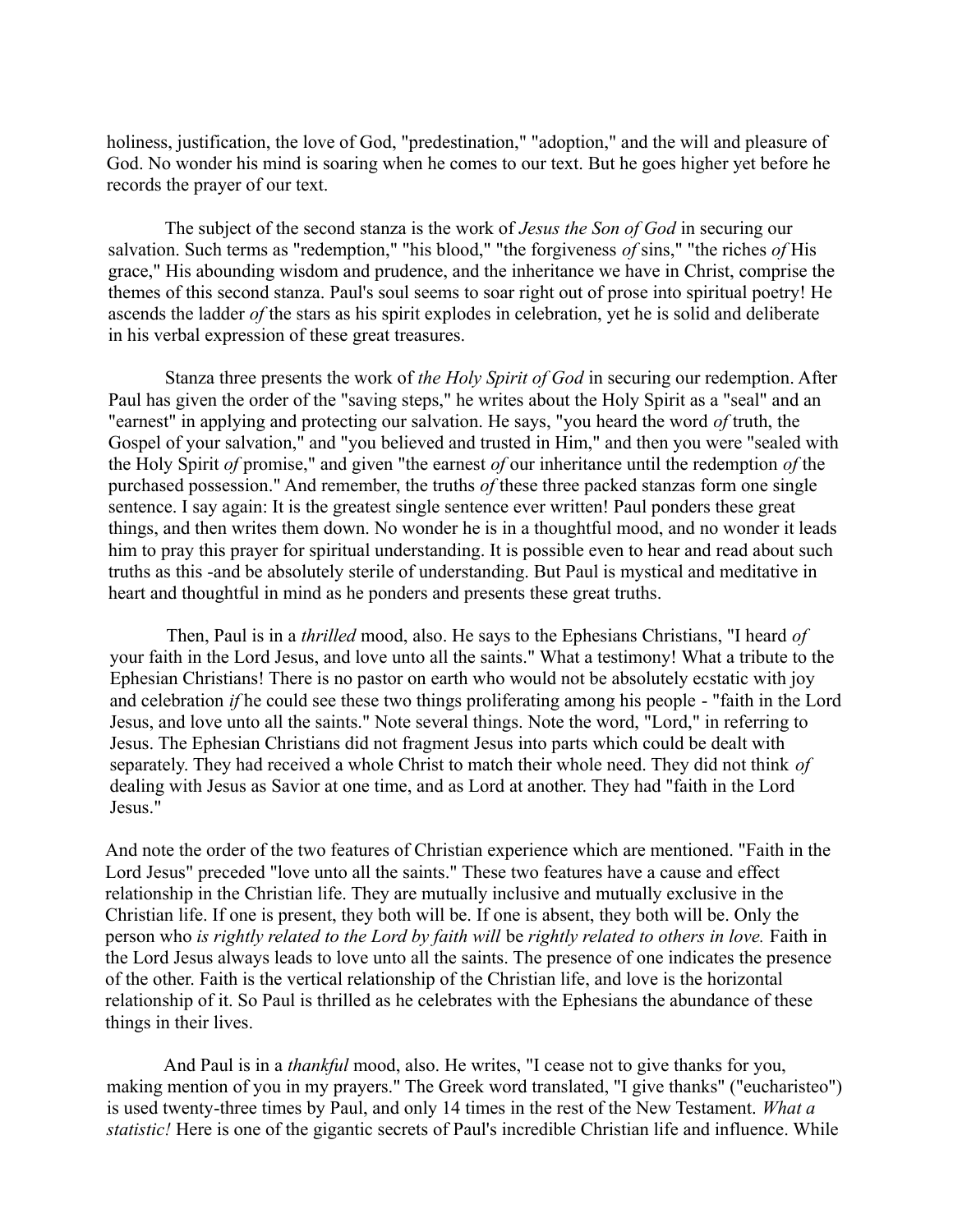everybody else thought, planned, prayed, and lived the Christian life *for themselves,* Paul's constant thought and conduct was *`for you. " While* they lived "outside-in," Paul lived *"inside-out, " always* toward *someone else.* He was constantly praying and thanking God *for others.*

What an introduction to the greatest of all possible prayers! Paul was in a *thoughtful, thrilled, and thankful* mood.

## **1. THE SEQUENCE OF THE REQUEST, VERSES 3-14**

First, we will look at the sequence, or spiritual progression, which is climaxed by this great prayer. Note again the "wherefore" of verse 15. What is the "wherefore" *therefore?* Paul has been straining at the leash of language, piling words on top of words, and all superlatives, to tell us that all that God is - Father, Son, and Holy Spirit - is totally implicated in our total salvation. So the great truth of the Trinity is on high profile in verses three through fourteen. The doctrine of the Trinity is a high and holy mystery, just like God is. But it is a vital and indispensable mystery. The idea of the trinity is far more relevant than we can imagine.

A book like Great Expectations, for example, may be regarded as a *trinity.* First, there was the essential idea in the mind of Charles Dickens. Nobody else knew the ideas at the beginning, apart from perhaps friends with whom he might share some of his ideas. Great Expectations thus existed as *concept*. But then, the book was published, and you could hold a copy in your hand and say, "This is Great Expectations." Now you have a manifestation or a concrete expression of the concept that continues to exist in the author's mind. Thus, you now have *two* Great Expectations, each of them distinct from the other, but both of them may be described as being Great Expectations. Finally, people read the book, grasp the concept, and may seek to put it into practice. Now, you have a *third* Great Expectations, this time in practice. The concept still exists, the book still exists, but now the concept manifested in the book finds *realization. I* bear personal testimony at this point. When I read Dickens' great novel, I saw that all fleshly and selfish expectations must be refined into gentleness and unselfishness, and that this likely takes place only through a process of suffering. So the author's idea, published in a book, became a means of insight and change in my life. Notice that all three have to exist - the book in *conception,* the book in *publication,* and the book in *action.* Any two would be insufficient by themselves. You must have a trinity.

A trinity is found in everything. In everything, there is a hidden inner nature (the *inner essence),* an exterior form (the *outward expression),* and a result (the *ongoing effect).* Suppose that I hold in my hand a fountain pen; suppose that you also hold (your own) fountain pen in your hand. Suppose that mine is a Parker and yours is a Schaeffer. They have the same *inner essence* in that they both are fountain pens. But they have a different *outward expression* in that each has the distinctive manufacturers form and trademark. And they both have an *ongoing effect - you* can write or mark with them. In fact, I could use my pen to sign my name on a piece of paper, mail the paper to central Africa, and the pen might still be held in my hand in Memphis, Tennessee. Understanding the limits of any finite illustration in addressing infinite truth, the inner essence of God is *God the Father;* the outward expression of God is *God the Son,* and the ongoing effect of God is the work of *God the Holy Spirit.*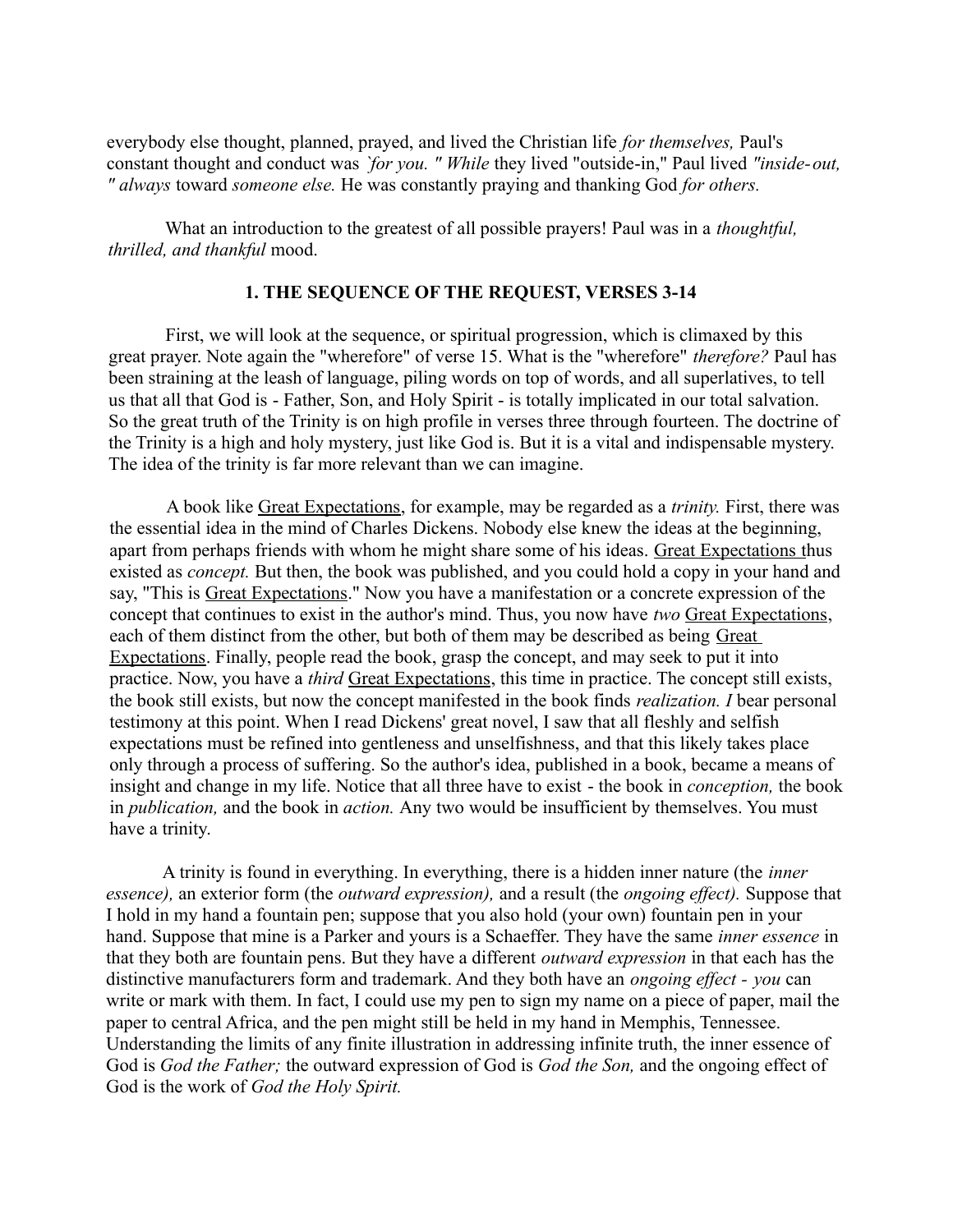Salvation has been called "the house that Grace built." The *Architect* who provided the blueprint was God the Father; the *Contractor* who has purchased and supplied all the materials is God the Son; and the *Carpenter and Builder, the Constructor* who makes all applications to "materialize" the Finished Product, is the Holy Spirit.

Horace Bushnell was a teacher at Yale University before he became a famous preacher. Later he wrote, "When the preacher touches the mystery of the Divine Trinity and logic shatters it all to pieces, I'm *glad I have a heart as well as a head.* My heart wants the Father; my heart wants the Son; my heart wants the Holy Spirit - and one just as much as the other. The Bible has a Divine Trinity for me; my heart says that I need that Trinity - and I mean to hold by my heart." Give careful attention to the word "heart" in this statement. I have just completed the reading of a book by Peter Kreeft entitled, Heaven, the Heart's Deepest Longing. In his book, the author says, "Our desires go far deeper than our imagination or our thought; the heart is deeper than the mind." Blaise Pascal, the French philosophical genius, said, "The heart has reasons that reason knows not of." We must learn to trust the innate, natural, God-implanted instincts of the heart. When these are taught by Scripture, we find the deepest needs within us addressed and met through the truth and work of the Divine Trinity.

So the Apostle Paul has just celebrated the truth of the Trinity, and has shown us his mood as he ponders it and the Ephesian Christians. Now, he will record the prayer he prays for them in light of this great celebration. Remember the marginal title: "A Prayer for Knowledge and Understanding." Actually, it is a prayer for spiritual illumination. And what an incredible prayer it is.

### **II. THE SIGNIFICANCE OF ILLUMINATION, VERSE 18**

Next, we will attempt to see the significance of spiritual illumination, which is the subject of this great prayer. The effectiveness of any truth in our lives depends on our apprehension or understanding of it. It a truth only "sits there neatly arranged on the shelf," it won't move us very far.

Television has a "Discovery Channel," but the Bible is the greatest "discovery channel" in the world. But just as a TV set must be turned on, tuned in, and flooded with light for us to appreciate what the Discovery Channel reveals, so it is in our relationship with the Bible. *It is not possible for the unaided human mind, regardless of its natural brilliance, to understand the mind of God in Scripture without the miracle of Divine illumination.* Note this carefully; it is an absolute dogma. *There is no understanding of the mind of God at any time without the miracle of illumination!*

A family was entertaining another family of friends in their home for an evening of food and fellowship. After a good meal, they were all seated in the family den, visiting. The little four year old was playing quietly with toys in the floor. There was a lull in the conversation, and the four year-old spoke into the silence, repeated something he had heard his older brother say as he was reciting his arithmetic assignment. "Two times two is four," the little boy said thoughtlessly. Suddenly, everyone gasped when they heard this erudite recitation from a four-year-old. The mother just knew that they had a child genius! She said proudly, "What did you say, dear? Say it again." The little boy, surprised at the attention he was receiving, said, "Two times two is four." And the two families expressed their amazement that a child so young could know so much. But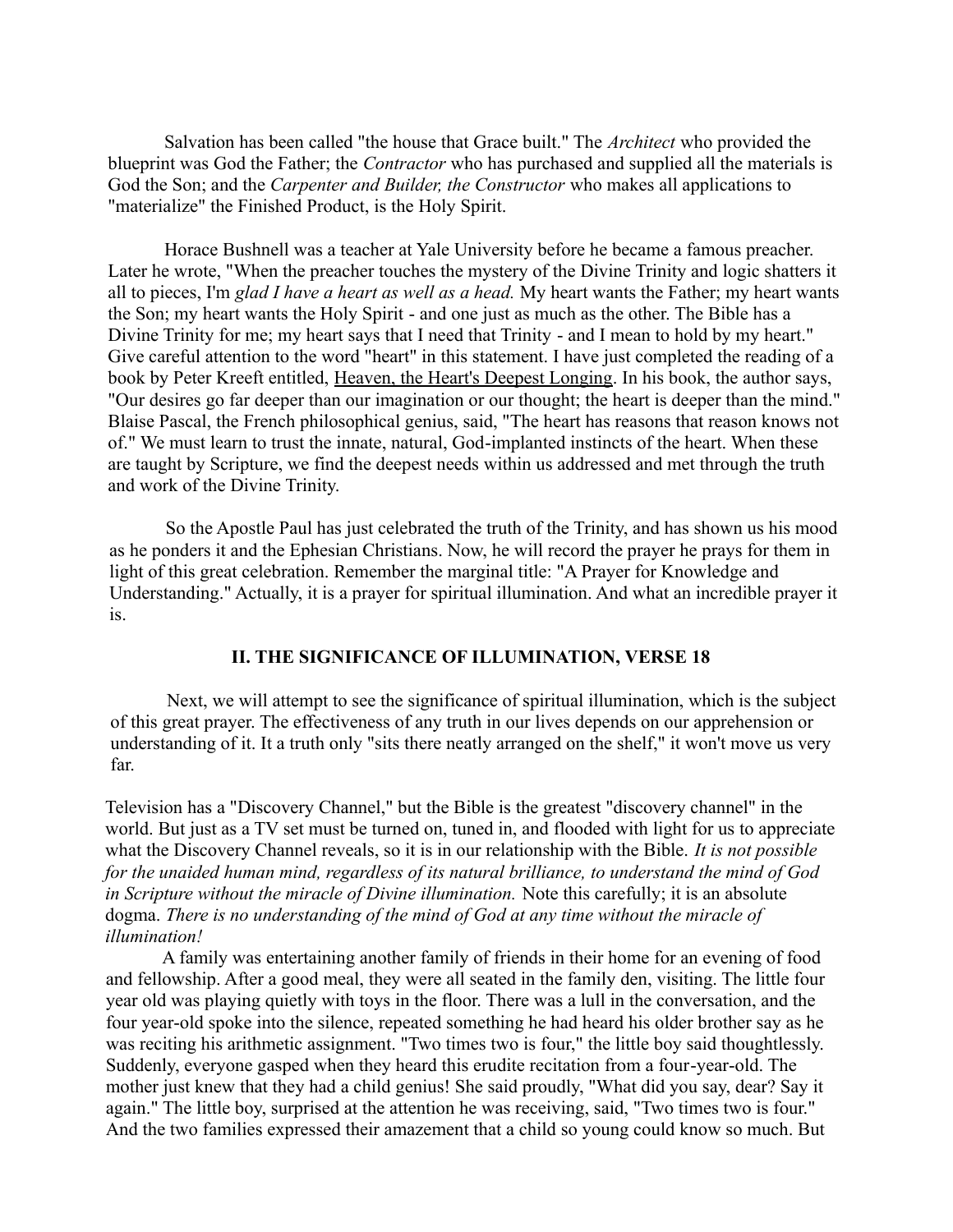suddenly, while they were discussing his brilliance, he interrupted and said, "Mommy,. *what's a two? " You* see, he had *information without illumination,* and this is precisely the problem with most of us.

Many of the sophisticated cameras of today have two shutters. One covers the lens, the other covers the film. To open one is to prepare the camera for use. To open the other is to snap the immediate picture. *The one corresponds to the new birth, the other to illumination.* The new birth is only the beginning. It gives the spiritual eyes, and prepares them for use. Thereafter, we need accurate understanding of every "immediate picture" that God brings before us. And this ongoing understanding comes to the individual exactly the same way the new birth comes - by a miracle of Almighty God produced in the heart of the person. John Calvin said, "Illumination is like a pair of spectacles. Without it, our visions may be blurred, but with it, we can see clearly."

The Psalmist said, "In Thy light shall we see light." Go into a great cathedral at night. You can't see the astounding beauty of the windows because of the absence of the light. Go again at noon. The light makes the windows show their splendor. You had the power of sight before, but no light. What the sun is to those windows, the Holy Spirit is to the student of the Word of God. To see, we must have *both sight and light.* If we have sight but no light, we cannot see. But if we have light but no sight, we still cannot see. Both sight and light are indispensable for us to see.

A policeman saw a man crawling around on his hands and knees under a street light, searching with his hands through the grass. The policeman approached, spoke to the man, and discovered that he was drunk. "What are you looking for?" the policeman asked. "I lost my wallet," the drunk man replied. The policeman joined the pitiful drunk and began searching with him. After a considerable time of fruitless search, the discouraged policeman asked, "Sir, are you sure you lost the wallet here?" "Why, of course not," mumbled the drunk. "I lost it back down the street." "What!" exclaimed the policeman, "Then why are you looking for it here?" "Because there ain't no light back there!" the drunk sighed. Whatever his folly, his reasoning was accurate. You need light as well as sight in order to see. At the new birth, God issues to his newborn child a "new set of eyes." Then, at each occurrence of illumination, he turns on the light so those eyes can see clearly. So this prayer of Paul is crucial if we are to understand the things of God.

*Only God can reveal God!* There are three indispensable factors in God's Divine disclosure of Himself: 1. Revelation (some call it "manifestation"), in which God discloses Himself; 2. Inspiration - the *recording* of revelation; and 3. Illumination. Revelation and Inspiration are objective; Illumination is subjective.

Unaided intelligence gives you your point of view; illumination gives you God's point of *view.*

# **III. THE SOURCE OF ILLUMINATION, VERSE 17a, b.**

Next, Paul identifies the nature and source of illumination. Verse eighteen uses the word "heart." The King James Bible translates it "understanding," but the Greek word is "kardia," from which we get our word, "cardiac." This does not merely refer to man's intellectual understanding. It refers to "the eyes of the heart." Misguided by our everyday use of the word, we have forgotten that *in the Bible, "heart" means every area and function of the personality.* H.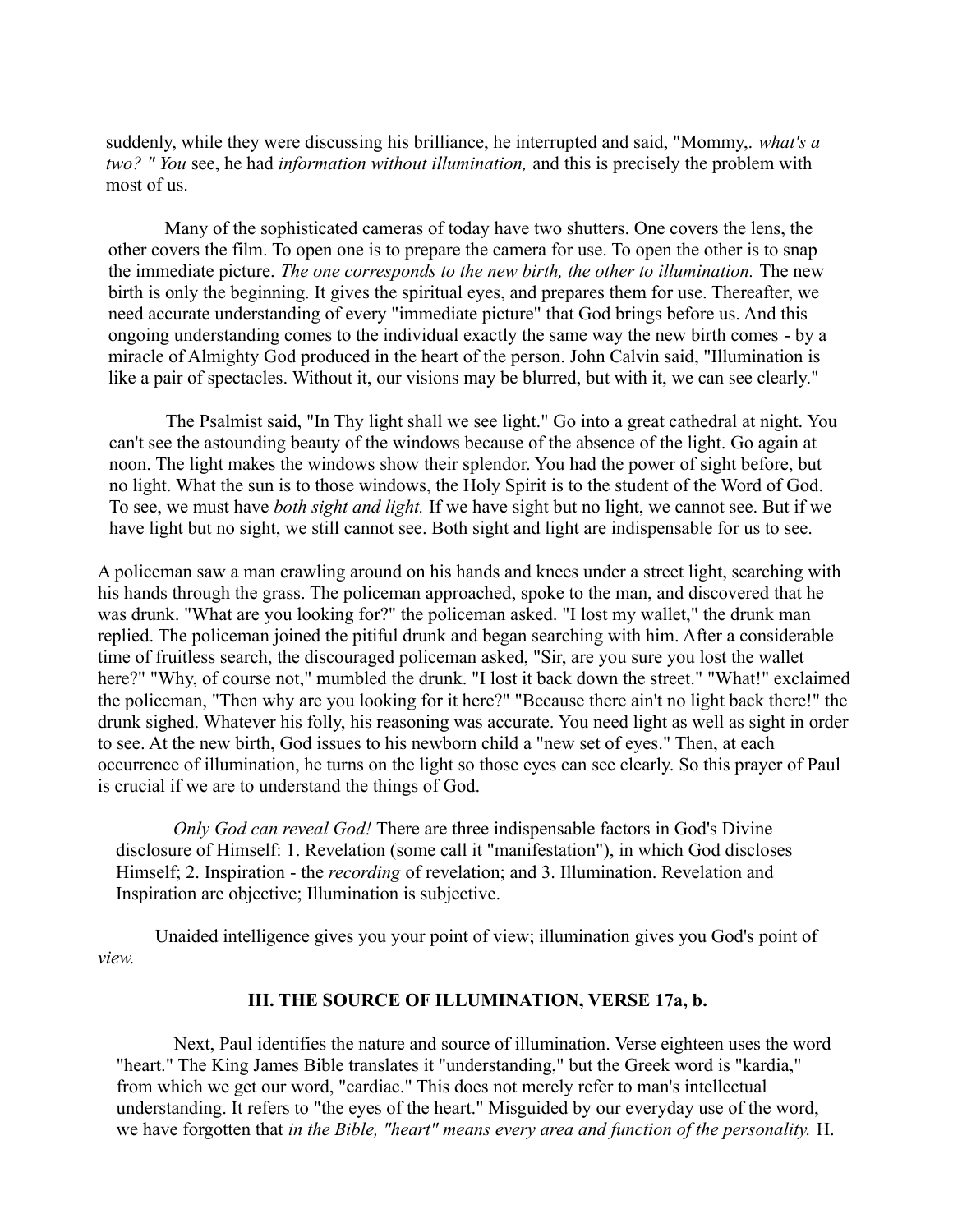Wheeler Robinson, an outstanding Bible scholar, analyzed the various senses in the Hebrew and Greek words for "heart" are used. Here is the result of his analysis.

| <b>Sense</b>           | <b>Old Testament</b> | <b>New Testament</b> |
|------------------------|----------------------|----------------------|
| Personality            | 257                  | 33                   |
| <b>Emotional State</b> | 166                  | 19                   |
| Intellectual Activity  | 204                  | ററ                   |
| Volition               | 95                   | $\cap$               |

So the word "heart" in the Bible refers to every area and function of the human personality. Paul uses a remarkable phrase in Ephesians 1:18: "the eyes of your *heart."* So every believer has two pairs of eyes. One pair is in his head, and the other pair is in his heart. He received the eyes in his head at physical birth, and he received the eyes of his heart at spiritual birth. But just as the eyes of his head must be trained and developed after birth for proper use, the eyes of the heart must be trained and developed after the new birth. Our hearts have eyes by which we are to see (all things) from the depths of our personality. But this "seeing" requires spiritual illumination.

Paul reveals the *source* of this illumination of the heart in verse 17. He tells the Ephesians that he is praying for them, "That the God of our Lord Jesus Christ, the Father of glory, may give unto you the spirit of wisdom and revelation." "Wisdom" is the *understanding and appropriation* of Divine truth. "Revelation" is the disclosure, the "unveiling," of God and His truth. Note the order of these words in the text. Why this order? You might expect that revelation would be mentioned first, then wisdom, but such is not the case. In Genesis one, God created light before He created the material universe. Why? Because, no matter how many worlds He created, no matter how many eyes He made, there would have been no sight without light. The same is true in spiritual experience. He gives wisdom with which to understand (the *means* to see), then He begins to bring His revelation (the *thing* to see) before us.

# **IV. THE SUBJECT OF ILLUMINATION, VERSE 17c**

The subject of this illumination is "the knowledge of Him." There are three kinds of knowledge: 1. "I - it" knowledge, which we may call *scientific* knowledge; 2. "I - you" knowledge, which we may call *social* knowledge; and 3. "I - Thou" knowledge, which we may call *spiritual* knowledge. The *basic, ultimate, eternal* knowledge is *relational knowledge,* one's knowledge of God, himself, and others. This is reflected in the "great commandment," the duty to "love God with all your heart, mind, soul, and strength," and the second great commandment, which is to "love your neighbor as yourself."

The greatest knowledge of all is the knowledge of God through His Son, Jesus Christ. In fact, Jesus said, "This is life eternal, that they may know Thee, the only true God, and Jesus Christ, Whom Thou hast sent" (John 17:3). To *know God personally is salvation; to know God progressively is sanctification; and to know God perfectly is glorification.*

> *"Ready information is everywhere; Relation insight is all too rare. "*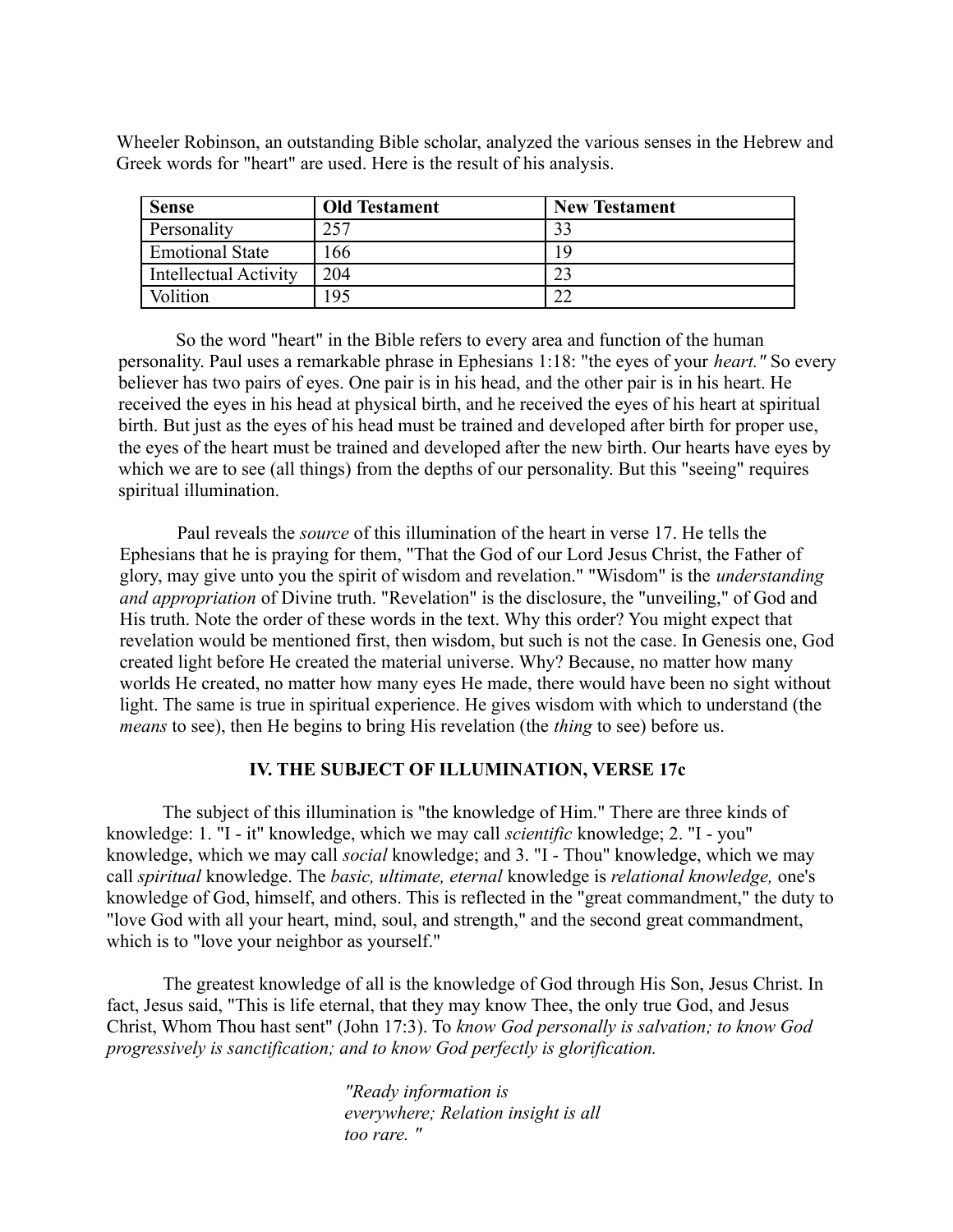### **V. THE SUBSTANCE OF ILLUMINATION, VERSES 18b-23**

Now we come to the most incredible part of the prayer. Now we will see why this matter of illumination is so vital and urgent. Verse 18 says that the purpose of this illumination, or "heart seeing," is "that you may know." The word "know" is "oida," which is distinctively *not* the word for intellectual or academic knowing, the knowing you do by the use of your mind, your brain, your reason, your intelligence. The word "oida" means *"to know by seeing. " This* is the intuitive spiritual seeing of the heart, and requires that the eyes of the heart be opened and flooded with Divine light, a miracle of the Holy Spirit. When this occurs, *a blind person can accurately say, "Oh, I see!"* Helen Keller was likely referring to this when she said, "I would rather be blind the way I am blind, and see the way I see, than to see the way many people do, and be blind the way they are blind." Think over these words carefully. A reporter asked Miss Keller, "Is there anything worse than to be without organic sight?" She quickly replied, "Oh, yes, there is one thing much worse, and that is to have *sight without vision." But* remember, true vision is an absolute miracle of God!

And what does the illumined person "know by seeing"? Verses 18 and 19 have been called "the prayer of the three `whats."' When the eyes of my heart are opened by a miracle of God, I discover that: 1. 1 don't have to *protect* myself - because God has provided perfect *security* for me; 2. I don't have to *prove* myself - because God has provided perfect *significance* for me; and 3.1 don't have to *provide* for myself - because God has supplied perfect *sufficiency* for me. These insights are conveyed through the three "what" clauses of verses 18 and 19. We will now attempt to examine and explain the content of these three "what" clauses. These three "whats," these three objects of the prayer for illumination are *the greatest and most vital areas of human life,* and the answer to this prayer *solves the three greatest problems in a believer's life.*

A man is lost in a forest. He is in darkness and danger. A storm shatters the silence, and the lightning illumines the darkness. *The fool will look at the lightning; the wise man will look at the road that lies illuminated before him.* The quest for illumination has its own peculiar and massive dangers - the dangers of egocentricity and superiority - the dangers of diabolical pride. Psalm 119:130 says, "The entrance of Thy words giveth light; it giveth understanding to the simple." So we must ask God for this "simplicity" of heart and spirit, and for the proper "entrance of His words" into our minds and hearts, and *for the light that will enable us to see and appreciate* these three incredible "whats."

The telescope was "accidentally" discovered by a Dutch spectacle maker. Spectacle making involves handling lenses which need to be checked and this involves looking through them. It was during such an examination that the spectacle maker found himself looking through not one, but two lenses. To his surprise the magnification of the lens combination was much greater than that of a single lens. In placing the two lenses at opposite ends of a tube, the telescope was invented. Again, the "accident" "happened" to a careful and diligent researcher (!!). In spiritual matters, the "serendipities," or "happy surprises" ("accidents"?!), happen to the diligent researchers, also. The two indispensable ingredients are *heart-hunger* and humility. John Baillie wisely said, "I am sure that the bit of the road that most requires to be illuminated is *the point where it forks.* " Much damage is done in the community of believers because we rush ahead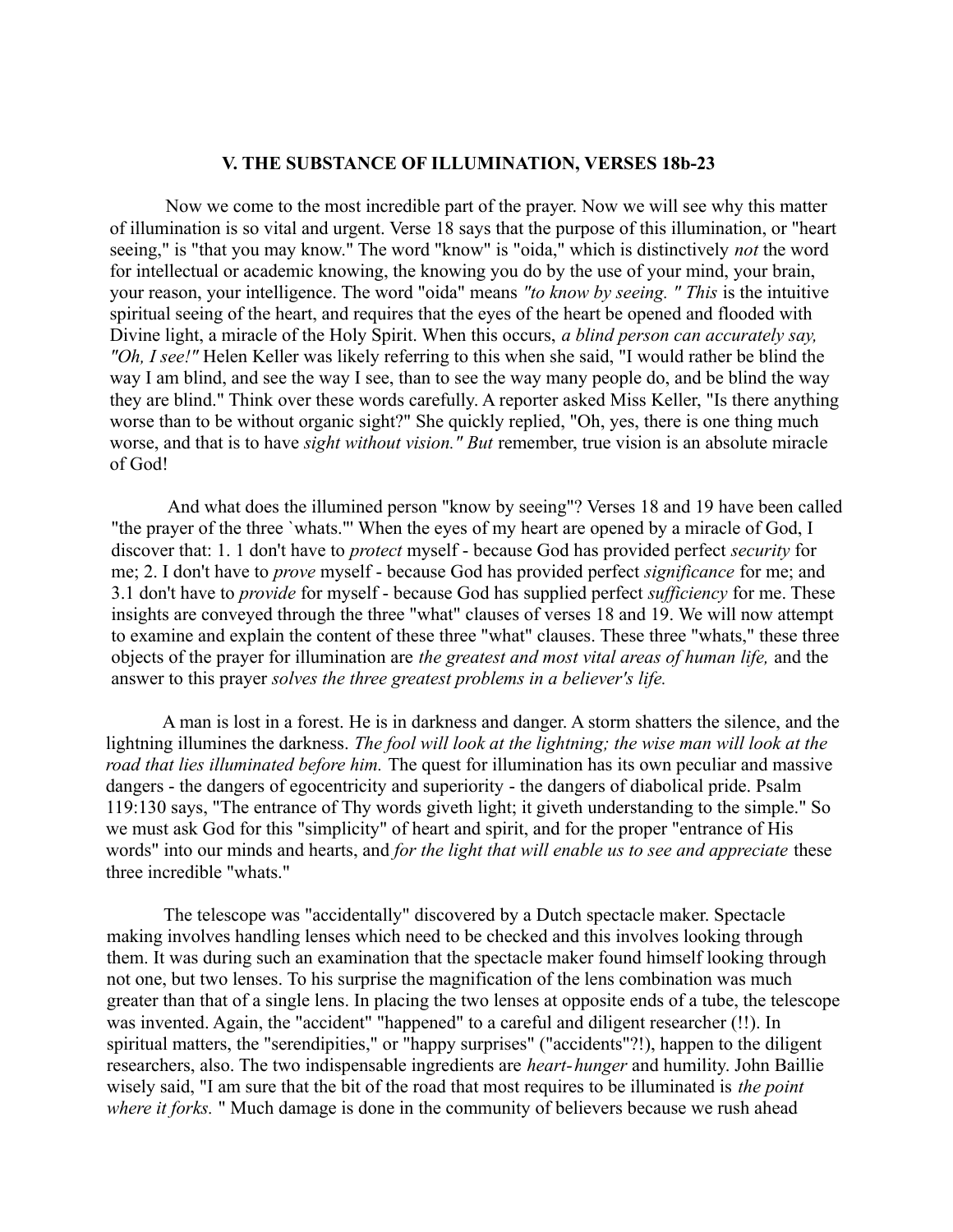roughly and crudely, without illumination, at the forks of the road - the forks of dispositional differences, doctrinal differences, etc. So we must approach this great territory boldly, but *humbly.*

First, Paul prays that God may open the eyes of the heart and flood them with light, so that the Christian may know by seeing *"what is the hope of his calling. " At* first glance, these words sound so very innocent. They evoke a yawn and a "Ho, hum." But once you examine them thoroughly and carefully, you see why the reader needs illumination. This is a vast treasure, but it appears at first glance to be of little worth. There are two words which require attention and definition and interpretation. One is the word "hope," the other is the word "calling." In both cases, *these words do not mean in the New Testament what we mean when we use them in everyday conversation today.* For example, consider the word, "calling." Today, a "calling" is an inviting, or a vocation. But in the New Testament, the word "calling" is the all-inclusive word for Divine salvation. So we see immediately that this first "what" is infinitely bigger than it first appeared to be. Then consider the word, "hope." Again, the word is vastly bigger and more meaningful than even our big word "hope." To us, hope is wish-projection, or wishful thinking. It is the desire for something projected into the future. But in the New Testament, the word "hope" has another dimension to it. It is identified in the New Testament as *"a sure and certain* hope." So there is no degree of uncertainty in the New Testament use of the word, "hope." But uncertainty is a very significant part of our modern word "hope." So the New Testament word would be accurately translated, "guarantee," or "assurance." Eureka! What a serendipity this is!

So the prayer of Paul is that the eyes of the believer's heart will be opened up and flooded with light, in order that He may "know by seeing" *how absolutely guaranteed his salvation is.* Think of this: It is God's intention that every believer have absolute, unconditional, *perfect assurance* of *His salvation.* Do you see now why I earlier said that *the believer no longer has to prove himself, because God has provided perfect, inviolable, invulnerable, invincible security for him!* The reason for this is vital. *Only secure people will ever serve God. Insecure people cannot serve God; they must serve themselves, seeking the security that eludes them outside of Christ.* Every person outside of Christ is a nobody seeking to make of himself a somebody, but every person in Christ (though many don't know it) *is everything to the most important Person in the universe; thus, he can easily volunteer to be nothing, because he cannot lose what he has in Christ. Once he is truly in Christ, he is perfectly secure!* So this prayer is a petition that each Christian will realize His *perfect security* in Christ. But look around you. It is easy to see that most Christians (yes, truly born-again people) act regularly out of insecurity instead of security. Why? Because the first "what" has never been deeply and richly illuminated to the eyes of their hearts. Is this an important prayer - or what?

Now, look at the second "what" in this prayer. Paul prays that the eyes of your heart may be flooded with light, that ye may "know by seeing *what are the riches of the glory of his inheritance in the saints. " Again,* careful consideration must be given to the words, and Divine illumination must disclose their meaning to our hearts (see II Timothy 2:7). Question: what "inheritance" is being considered here? Be very careful. Our first tendency would be to answer: The believer's inheritance in Christ, or what I received when I became a Christian. But that is not what the verse says! In fact, the believer's inheritance in Christ has already been discussed in the preceding verses of Ephesians one (verse eleven). No, the inheritance here is *God's inheritance in the saints!* You see, Christ and His estate are the believer's inheritance, but *the Christian is God's inheritance.* Study the Old Testament, and note how many, many times His people are identified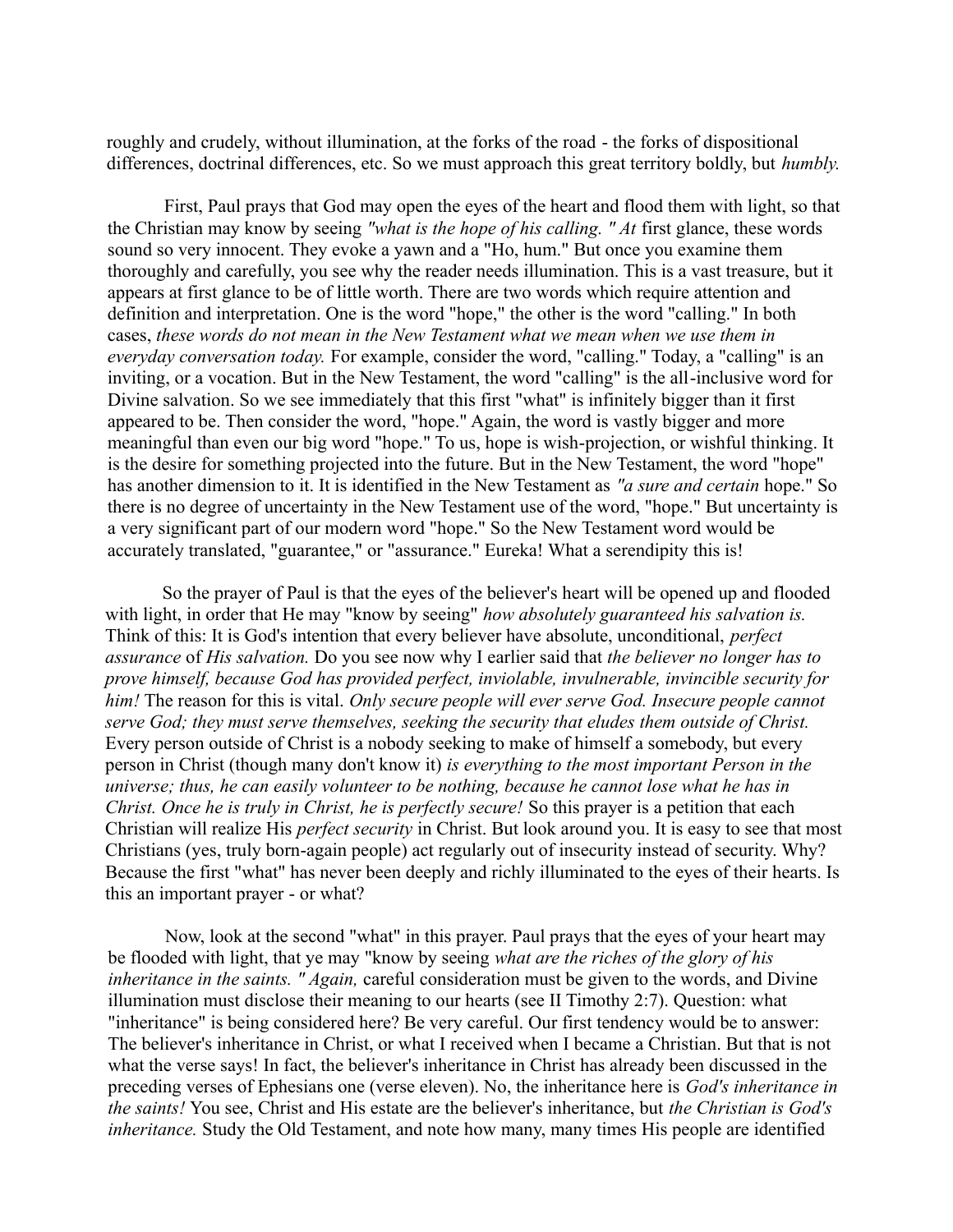as God's "portion," God's "lot," God's "treasure," God's "inheritance." This is the idea here. Christians are God's inheritance, God's *treasure.* From God's viewpoint, He came into possession of something extremely valuable when He saved you.

So what did God get when He got you? Can you believe it? *He says that He got rich!* Paul speaks of the "riches of the glory of His inheritance in the saints." You, dear Christian, are *God's precious treasure. Now,* the Christian who looks at himself and thinks only with his own mind will say, "You gotta be kidding! I am the most worthless creature in the universe. The God who would become rich by getting me must not have much of an inventory!" But again, we must put on the lenses of Heaven. We must think with the mind of God. We must see with the eyes of Christ.

Just how much is a Christian really worth, anyway? Are you ready to get blown clean away? Every Christian on earth is *exactly equivalent in value to Jesus Christ Himself - in God's eyes!* How do we know that? Because *that is exactly what God paid for me - Jesus Christ Himself!* Now, none of us could make the claim that we are inherently as valuable as Jesus is. And if we made such a claim, nobody would believe us. But this is the whole point. The value referred to here *is conferred value,* not mere inherent value.

Suppose that I am very, very rich. I assure you, that is a supposition! Then suppose that you own a grocery store. That, also, is likely a supposition. Then suppose that I walk into your store today and say to you, "I have come in to buy a Classic Coke - and I am prepared to pay twelve million dollars for it." What should you do? Certainly! Ask me if I would be interest in a six-pack of Cokes at the same rate, or an entire case of Cokes! As stupid as the illustration is, it enables us to consider a vital truth. The value of an article is not determined by the price-tag that appears on it on the shelf; it is determined *by the willingness and capability of the purchaser.* When God showed Himself willing and able to pay Jesus Christ to purchase me to Himself, He conferred upon me an unbelievable value. Ephesians 1:14 refers to the believer as God's "purchased possession," and verse seven tells us that the price of purchase was the life, yes, the *death,* the *blood,* of Jesus Christ Himself. So God has conferred on every Christian the exact value of Jesus Himself.

Several years ago a painting entitled *Irises* by Vincent van Gogh sold for \$53.9 million. Now the canvas and paint were barely worth \$10 by today's standards, yet Alan Bond, an Australian financier, was willing to pay an incredible for this work of art. Yes, incredible!

At another auction, Pablo Picasso's *Acrobat and Young Harlequin* was bought for \$38.46 million. It was purchased by a Japanese buyer who became quite emotional over the acquisition. Well, I would have gotten emotional, too, but for an altogether different reason! The buyer was so excited to have this wonderful masterpiece that he paid that vast price without questioning it.

Would you think any differently of yourself if someone very famous and important regarded you as a treasure of incalculable value, like a great work of art, a masterpiece? Dear Christian, that is the you God sees! Ephesians 2:10 says, "You are God's workmanship." The word is "poiema," a *work of art,* a *masterpiece!*

But wait a minute! Isn't God looking through blind eyes when He confers such worth on someone like me? Is God realistic when He buys me at the cost of Jesus? Remember, dear friend,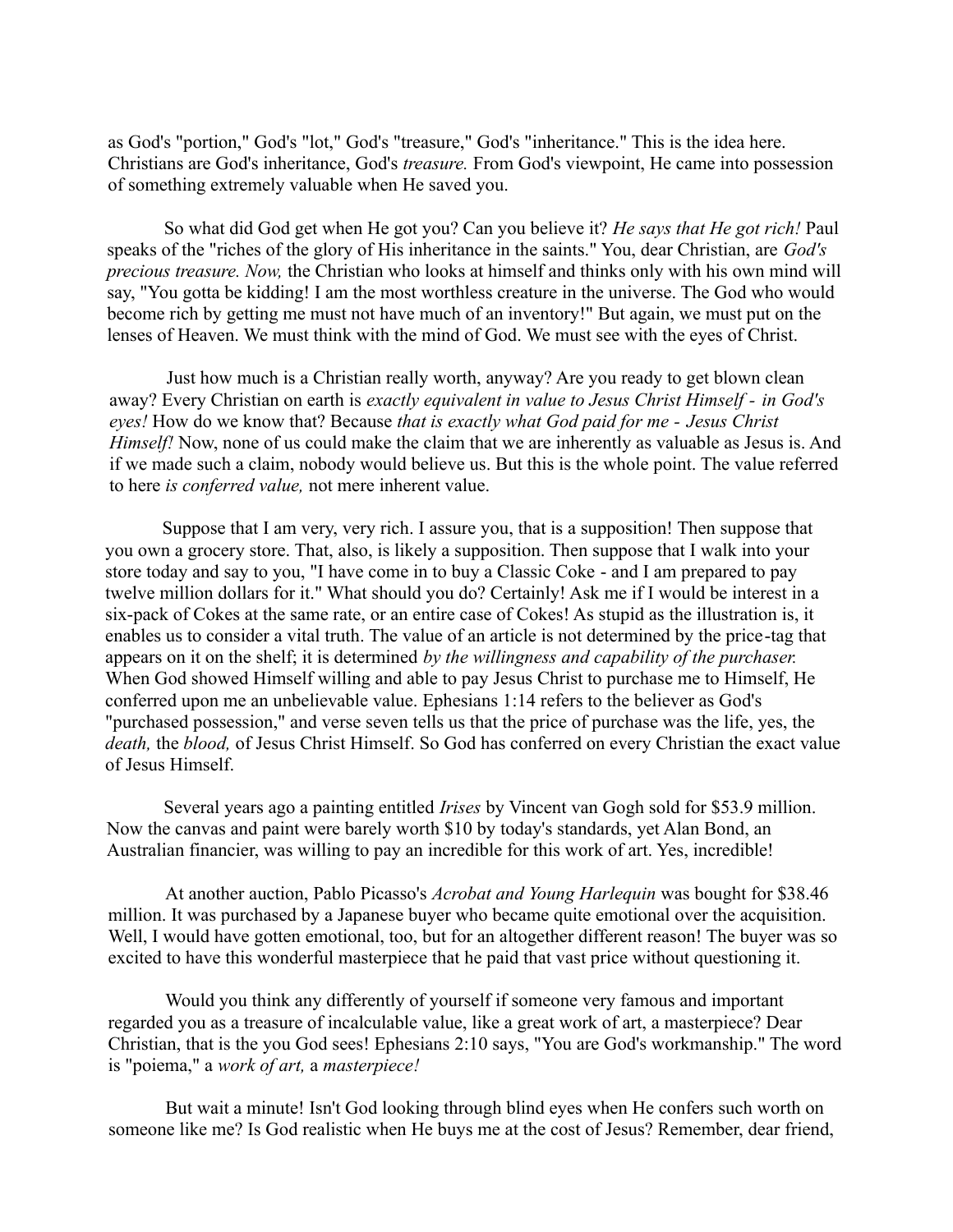that this is *conferred* worth. By the transaction of purchase, God confers on you the value of Jesus. But God is certainly not stupid. He knows that you are not inherently as valuable as Jesus. So He confers on you the value of Jesus by the purchase of Calvary - and *then, in order to justify His investment, He sets out immediately after you come into His possession to make you like Jesus!* What a *Gospel* this is!

Suppose you inherit a gold mine. You're absolutely elated. You love that gold mine. But the first time you go out to inspect your new treasure, the gold says to you, "How can you possibly love me? I'm all dirty. I'm all mixed up with that awful iron ore, and I have that filthy clay all over me. I'm contaminated with all kinds of alloys and mineral deposits. I'm ugly and worthless." "Oh, but I do love you," you reply to the gold. You see, I understand what you can become. I know you have all these imperfections, but I have plans for you. I am not going to leave you the way you are now. I am going to purify you. I am going to get rid of all that other stuff. I see your real worth, though it only appears now as potential. I know that the alloys and mineral deposits are not the true you - you are just temporarily mixed up with them. I warn you, it won't be easy. You will go through a lot of heat and pressure. But look at this piece of gold jewelry. Isn't it beautiful? That's what you are. Left to yourself, you would remain in this dark place, buried in the dirty ore. But I know how to change you from what you are now to what you can be. *I will make you beautiful, and you will make me rich! " Now, dear Christian, read the second "what"* again, being sure to put on the "God-glasses" of illumination first.

Do you see why I earlier said that *1 don't have to prove myself any longer, because God has provided me with perfect significance. I* am His cherished treasure! So this prayer is a petition that each Christian will realize his *personal significance* in Christ.

Now, we come at last to the final "what" of Paul's prayer. "I pray that the eyes of your heart might be flooded with light, that you may know by seeing *what is the exceeding greatness* of *God's power toward us who believe. " So* the third "what" of this prayer has to do with personal sufficiency. It has to do with "God's power" in our lives. Paul shows that this power is *defined* power (verse 19) and *demonstrated* power (verses 20-23). In defining God's power that is to be operable in our daily lives, Paul uses four words in verse nineteen. He speaks of "the exceeding greatness (the word means to "throw immeasurably beyond," a picture of great magnitude) of God's power toward us who believe, according to the working of God's mighty power." One word for power in this verse is the Greek word, "dunamis", from which we get our English word "dynamic." This word essentially means capability or potential A second is the word "energeia," which gives us our words "energy" and "energize." This word means effective or operational power. A third word is "kratos," which refers to power that is exercised in resistance or control. And the final word is "ischuos," which indicates inherent, vital power. So again, Paul strains at the leash of vocabulary to show us how great is the character dynamic that is available to the believer in Christ.

But Paul doesn't stop with mere words which define God's power. He also points to certain events which *demonstrate God's* power. You see, when the Bible wants to impress us with the *love* of God, it points us to the Cross of Christ. When it wants to impress us with the *power* of God, it points us to the Resurrection and Exaltation of Christ. So Paul says that God's power was "wrought in Christ" when God *enlivened Him from the dead* and *exalted Him in glory.* In his words, this power was wrought in Christ "when God raised Him from the dead, and set Him at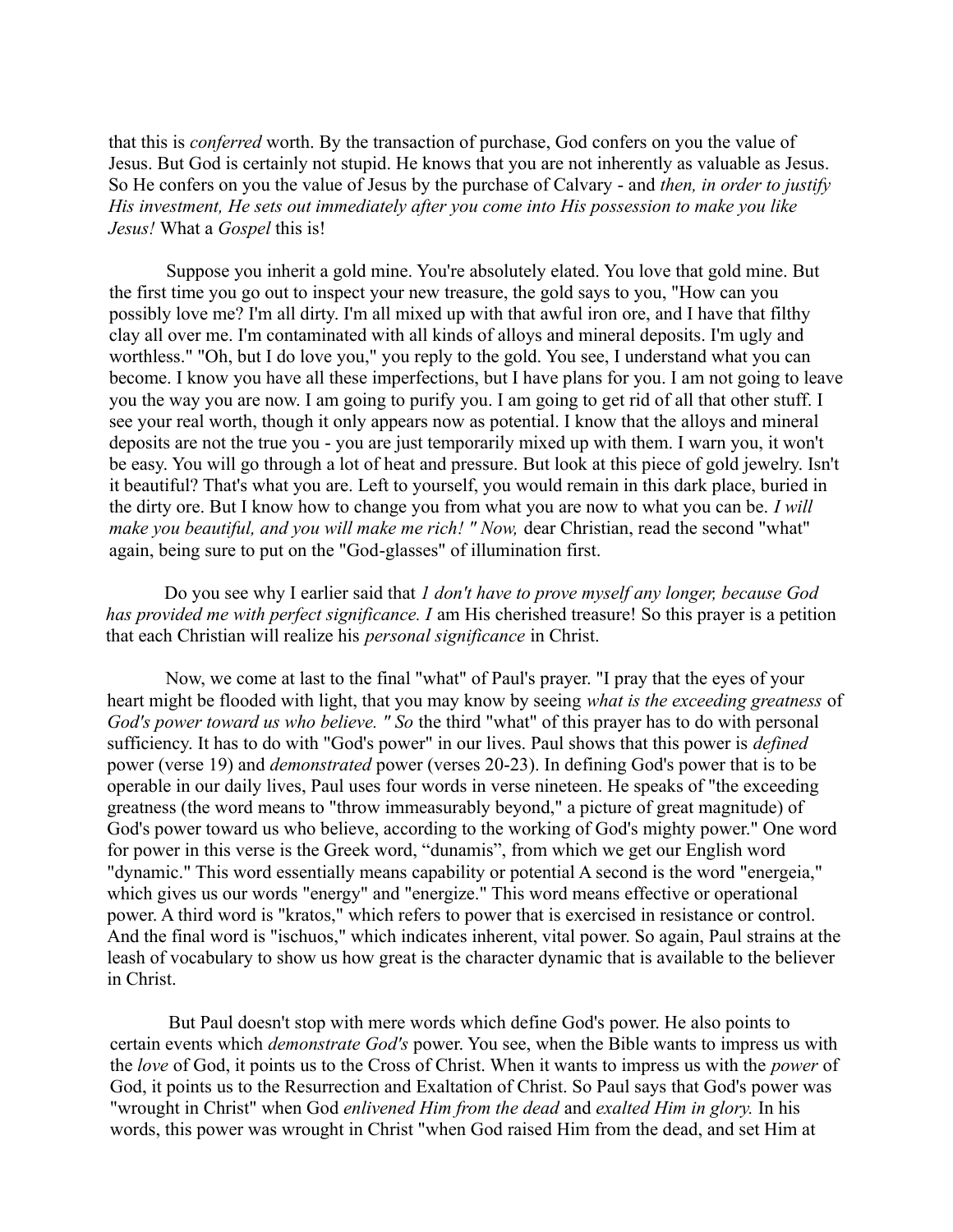His own right hand in the heavenly places, far above all principality, and power, and might, and dominion, and every name that is named, not only in this world, but also in that which is to come, and has put all things under His feet, and made Him to be head over all things to the church, which is His Body, the fullness of Him that fills all in all." So He declares that the same power which elevated Jesus to a position of glory is available to elevate us to a life of Divine sufficiency. I emphasize again that this power is available to us for the sake of building our own character and exerting character impact upon others.

Do you see why I said earlier that I don't have to *provide* for myself -- because God has supplied perfect *sufficiency* for me? So this prayer is a petition that each Christian will realize his *powerful sufficiency* in Christ. However, again we must sadly admit that these expressions of power are foreign to the experience of most Christians. And we must again guess that one of the primary causes for the dearth of power is a lack of illumination. Most Christians are sadly blind to the great character power that is available to them.

Dr. C. I. Scoffield related an illustrative story from his preaching ministry. He was in a Bible Conference in the city of Staunton, Virginia, many years ago. The week had been especially busy, with two services daily and a round of other activities. On Friday night, a kind layman invited Dr. Scoffield to visit his workplace on Saturday in order to have a little relief from the press of people and the pressure of communication. He accepted the invitation and went with the man the next morning. He discovered that he was being taken to a mental institution which the layman managed. They casually toured the grounds, visiting along the way, then they entered the main building. As they walked down the long central hallway through the building, a heavily muscled man came toward them, though he was walking with the shuffling gait of a mental patient. As he came near, Dr. Scoffield stepped aside to let him pass, marveling at the muscled strength of his body. When he was out of earshot, Dr. Scoffield said to his host, "Man, you must have a real problem when *he* gets angry and goes on a rampage! It has been a long time since I have seen such a strong man." But the manager's answer surprised the preacher. "Oh, no, Doctor Scoffield," he replied, "that man is no problem at all. You see, as strong as he is, he is in this institution because he has the illusion of weakness. He thinks that he is so weak that he can't even lift a spoon full of food or a glass of water to his lips. Someone else must do it for him." Later that day, the Holy Spirit spoke to the preacher about the visual parable he had seen that morning. "My child, you have just seen a picture of the typical Christian of today, and the typical church. While the great power of God is perfectly available to those who believe, instead *they struggle under an illusion of weakness.* " Friends, the primary difference between the Christian suffering under the illusion of weakness and the Christian functioning in the efficiency of God's power is the *miracle of illumination.*

Christian, *what you see is what you will be - within* the limits of God's revealed truth. *What you behold is what you will become.* I repeat, this is the most important prayer that any Christian can pray for another, and when this prayer is answered in a Christian's life, he has just become the recipient of the first great blessing toward total victory in Christ. By means of the miracle of illumination, the problems of *insecurity, insignificance, and insufficiency* are solved for the believer.

The Psalmist said to God, "In Thy light shall we see light." "The entrance of Thy words giveth light; it giveth understanding to the simple" (Psalm 119:30). As God gives us grace to see,